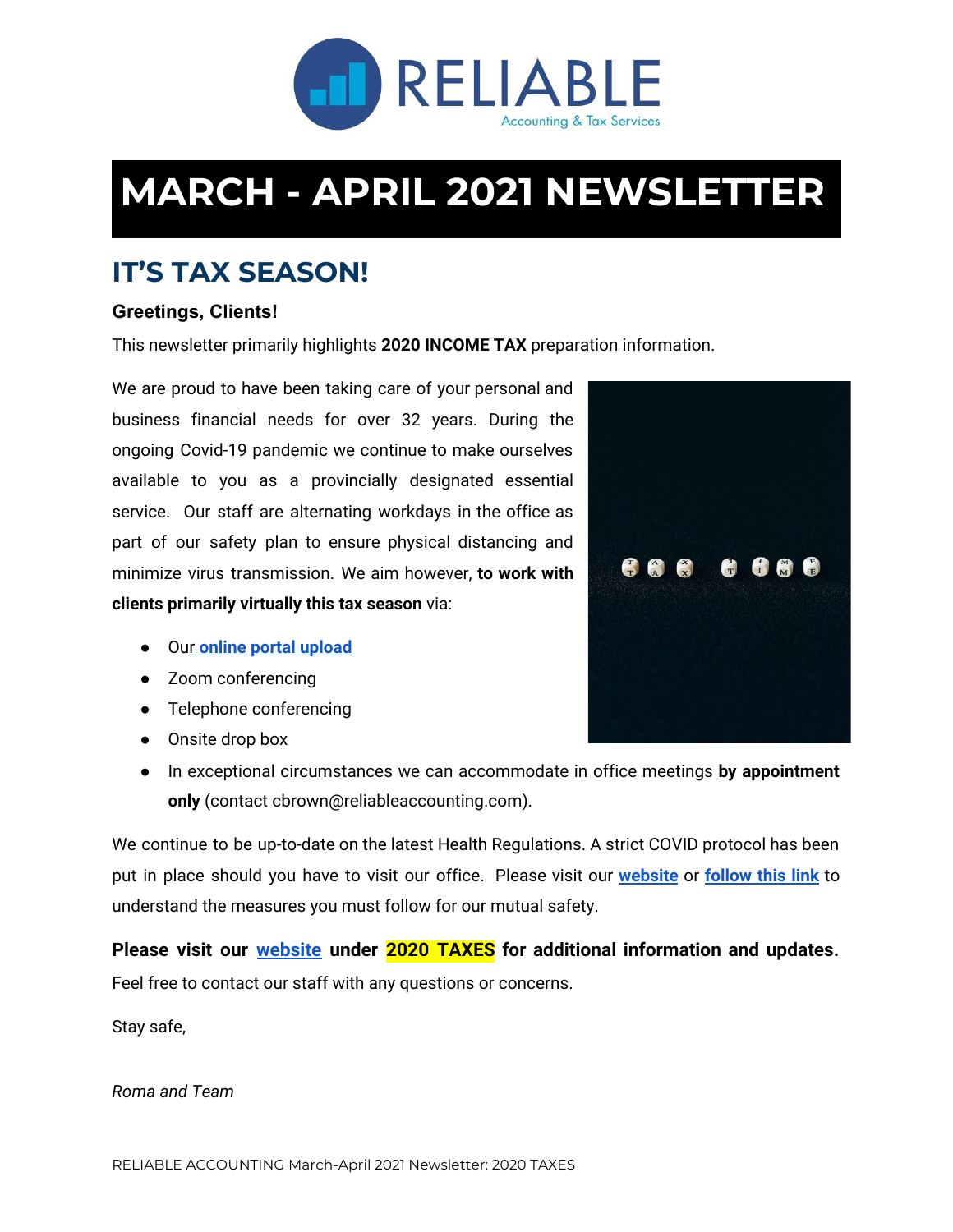

## **TAX FILING DEADLINES**



#### **DATES TO KNOW**

**Individuals -** April 30, 2021 is the filing deadline for the 2020 tax year. For the majority of tax filers, this is the deadline to both pay and file your returns.

Filing on time avoids delays and ensures that you receive the refunds, benefits and credit payments that you may be entitled to in a timely manner.

**Self Employed -** Deadline to file the 2020 taxes is June 15th, 2021. Remember, that if you owe taxes , you still need to pay by April 30.

# **WHAT'S NEW FOR THIS TAX SEASON -** TAX RELATED CHANGES

#### **■ INCREASED FLAT RATE AMOUNT FOR MEAL CLAIMS**

CRA has increased the flat rate that transport employees and other individuals can claim for meal expenses from **\$17 to \$23 per meal**, these increases are now in effect and retroactive to **January 1, 2020.**

#### **■ AUTOMOBILE AND MOTOR VEHICLE ALLOWANCES:**

**59 cents** per KM for the first 5,000 KM driven; **53 cents** per KM driven after that.

#### **■ LARGER WITHDRAWALS UNDER THE HOME BUYERS PLAN**

Maximum amount you can withdraw as a first time home buyer is increased to \$35,000 for withdrawals made after March 19, 2019.

#### **■ MEDICAL TAX CREDIT**

Cannabis can be claimed as a medical expense if it has been prescribed for medical use.

#### **■ NEW OFFICE AND HOME DEDUCTIONS**